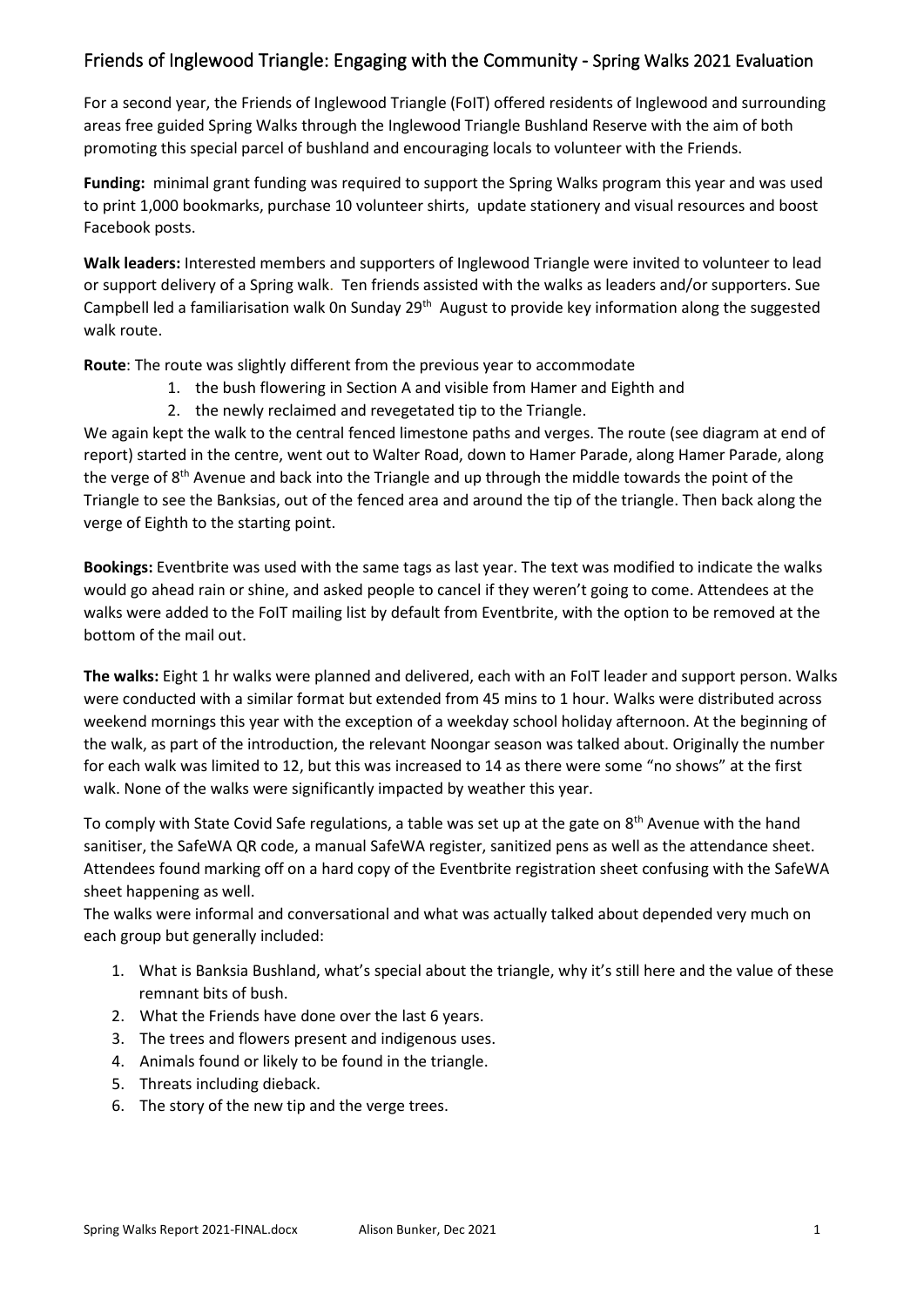**Resources:** Background notes, updated with information about the tip of the Triangle, were available to assist leaders with their preparation.

A set of resources was provided to each Spring Walk leader to assist with delivery. These resources are available on the Inglewood Triangle google drive and include:

- 5 A3 colour photographs for the supporter or leader to hold up, a significant reduction from last year.
- A printout of Jane Coffey's plant guide (available on the Friends webpage)
- A printout of Jane Coffey's bird guide (available on the Friends webpage)
- The Naturalists' Club of WA Fungi Guide
- Book: Perth Plants (2nd Edition) by Russell Barret and Eng Pin Tay
- A tear-off walk feedback form
- Magnifying glasses for children

**Bookmarks:** We decided not to develop an A4 factsheet as suggested last year, but instead produced an attractive full colour bookmark with FoIT contact details and other information was given to each participant at the end of the walk. This was designed by Jane Coffey from Future Shelter who is also a Friend of the Triangle.

**Publicity:** A comprehensive promotion plan was prepared and delivered. See end of report.

Particularly successful was the temporary signs on each of the gates. A number of participants mentioned that seeing these encouraged them to register. Eventbrite registrations were also boosted after each Facebook post.

Sue Campbell and Bron Veale were interviewed on ABC local radio on 4<sup>th</sup> Sept about urban bushland, IT and promoted the Spring Walks.

**Total volunteer hours:** Approximately 20 hours were involved in updating the walks and 32 (8 x 4 )hours in preparing for and conducting the walks.

**Attendance:** In total 96 people were booked into the walks and 59 attended.

Deputy Mayor, Bianca Sandri and local Members of the WA Legislative Assembly attended walks. This reflects well the strategic engagement FoIT has developed and maintains with our local political representatives.

Tracking the number of attendees was difficult this year as people did not necessarily complete the attendance form if they signed the COVID SAFE register. But at least 59 of the 96 who booked attended. For a free event a 60% turnout rate seems reasonable. If people did cancel in advance, we were able to offer those places automatically through Eventbrite to waitlisted people.

| Date          |             | <b>Leaders</b>    | <b>Support</b>    | <b>Attended</b> | <b>Booked</b> | Vol. hrs |
|---------------|-------------|-------------------|-------------------|-----------------|---------------|----------|
| Walk 1        | Sun 5th     | Sue Campbell      | Veronica Kurak    | 7               | 10/12         | 4        |
| Sept          |             |                   |                   |                 |               |          |
| Walk 2        | Sat 11 Sept | Chris R           | Alison Bunker     | 14              | 12/12         | 4        |
| Walk 3        | Sun 19 Sept | <b>Bron Veale</b> | Vicki Dixon       | 7               | 13/12         | 4        |
| Walk 4        | Sat 25 Sept | Alison Bunker     | Stephen           | 7               | 12/12         | 4        |
| Walk 5        | Thurs 30    | Chris R           | Alison            |                 | 12/12         | 4        |
| Sept          |             |                   |                   |                 |               |          |
| Walk 6        | Sun 10 Oct  | Alison Bunker     | Rosita            | 9               | 12/12         | 4        |
| Walk 7        | Sat 16 Oct  | Sue Campbell      | <b>Bron Veale</b> | 9               | 13/12         | 4        |
| Walk 8        | Sun24 Oct   | Chris R           | Chris A           | 6               | 12/12         | 4        |
| <b>Totals</b> |             |                   |                   | 59              | 96            | 32       |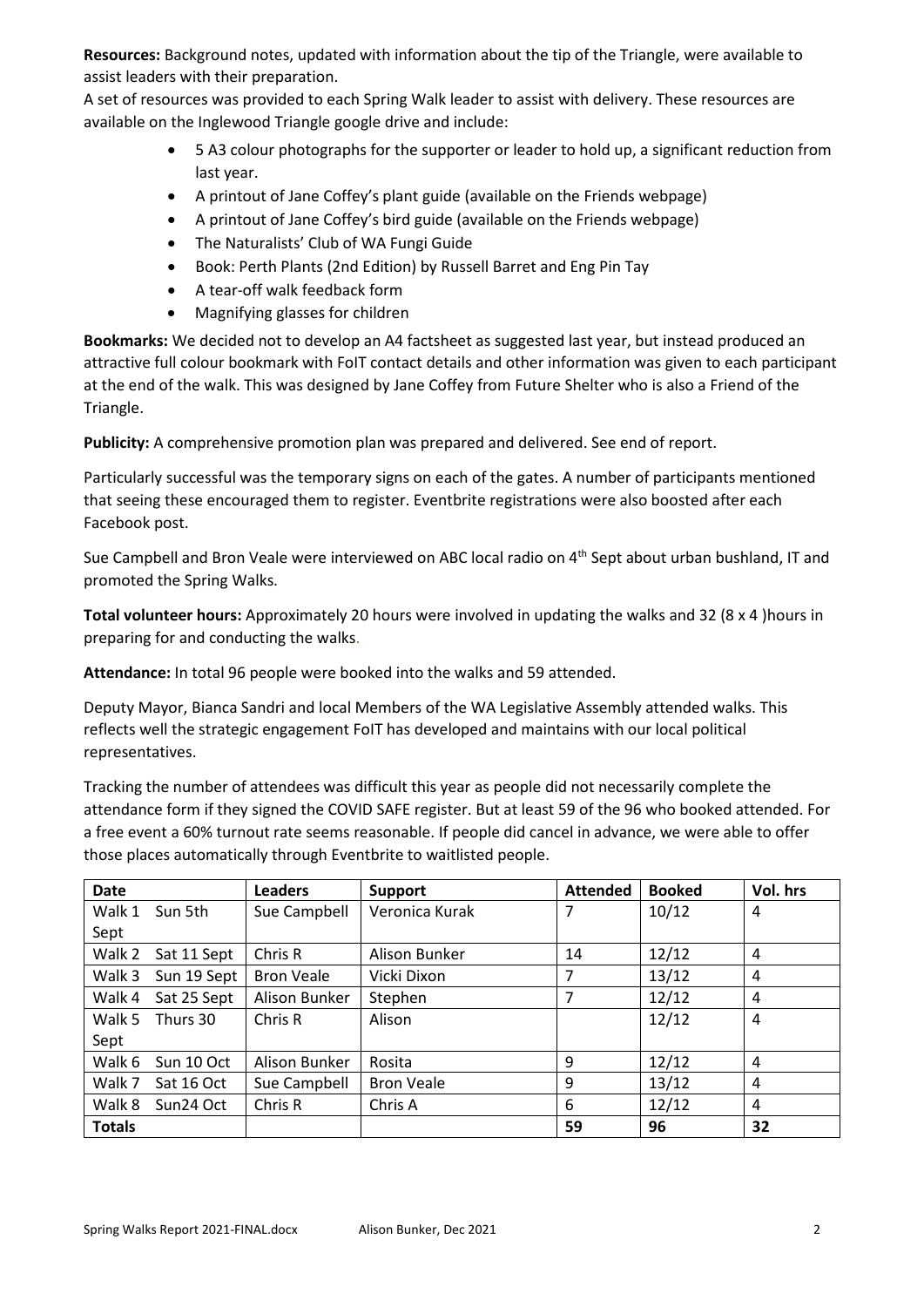**Feedback from attendees:** Feedback sheets were handed out at the end of the walk, the feedback questions remained the same as previous year.

Attendees were asked to comment on one thing they liked, one thing we could have done better, and one thing that could be added or left out, and 'anything else'. Completed feedback sheets were exchanged for a bookmark. 56 people provided feedback. The feedback was thoughtful and offered positive suggestions.

The walks were well received, with participants grateful to the Friends Group for caring for the bush and offering this opportunity. Participants appreciated our enthusiasm and breadth of knowledge, the indigenous information, and the amount of information without being too much.

One particularly big group (14) had problems hearing, coupled with bunching and lagging within the group. This made it difficult for everybody. It is important that the support person doesn't engage with the laggers, and the leader waits for them to catchup. Having specific 'stop and talk' places might help with this. In addition, we have already purchased a portable megaphone

**Suggestions to consider for next year**: Note some of these ideas are already under discussion.

- 1. seasonal walks
- 2. night walks
- 3. evening walks
- 4. more about birds
- 5. bee information, both feral and native
- 6. history of local environment
- 7. how we can add natives to our gardens
- 8. put labels on sticks near the plants so people walking through can ID and remember themselves
- 9. more interpretive signs
- 10. reference to where to find more info on the plants
- 11. an App to walk through self-guided
- 12. more on indigenous heritage

**Evaluation:** The walks were well attended by individuals and small groups. Handing out the bookmark at the end seemed to encourage people to stay and complete the evaluation forms. As a result, more people completed the evaluation forms and provided us with more feedback than last year.

Extending the walks to an hour worked well and avoided people leaving before the end of the walk.

We still need to get better at capturing the actual the number of attendees.

We haven't captured where people are coming from for the walks, but verbal feedback suggests most people are predominantly local and keen to find out about the Triangle. Incidental conversation in the neighbourhood suggests local knowledge of the Triangle and the Friends Group, one of our aims for these walks, is being achieved. We have one more regular volunteer as a result of the walks, and we have heard that one person volunteers now in neigbouring bushland.

50 more people started to follow the Friends Facebook page in September (see end of document for Facebook follower information). 69 people who attended the Spring Walks or the Bushland Discovery event at Birdie Bush were added to the mail chimp list, and that list now has 134 recipients. The Open rate for our newsletter is between 65 – 70%. .

### **What next:**

- 1. Consider how many spring walks to offer and include an evening walk and/or night walk in the mix.
- 2. Consider increasing the Indigenous content and connection. Suggestions include:
	- a. A walk in each of the 6 Noongar seasona.
	- b. Ensure we acknowledge the traditional owners at the beginning of the walk and mention the relevant Noongar season. Use some simple Noongar words as part of the Acknowledgement of Country: "Kaya"- Hello, "Nidja Noongar Boodjar" (this is Noongar land).
	- c. Contact local indigenous knowledge holders for information including; plant use, traditional history of the area and names of local flora and fauna.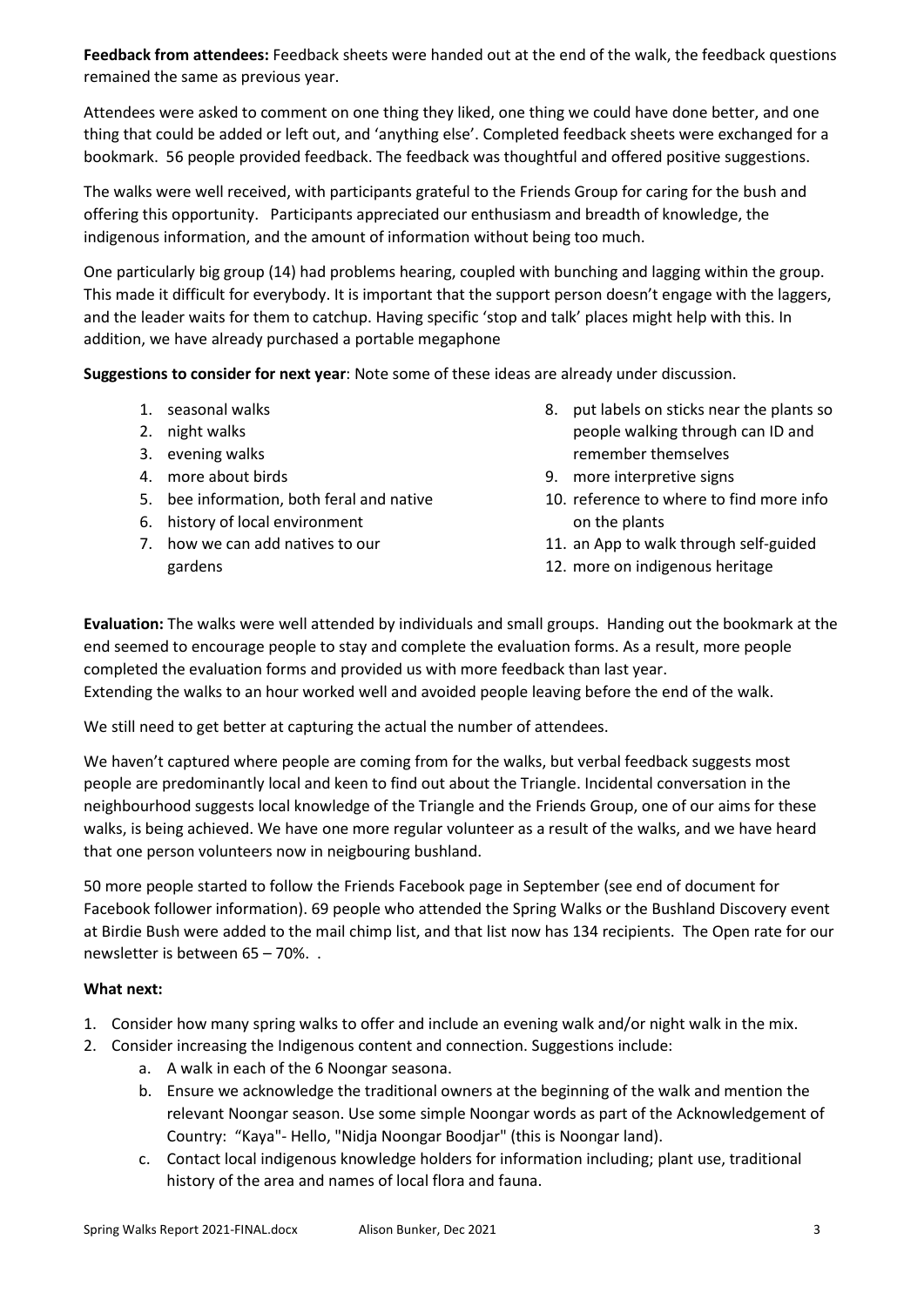#### **Route**

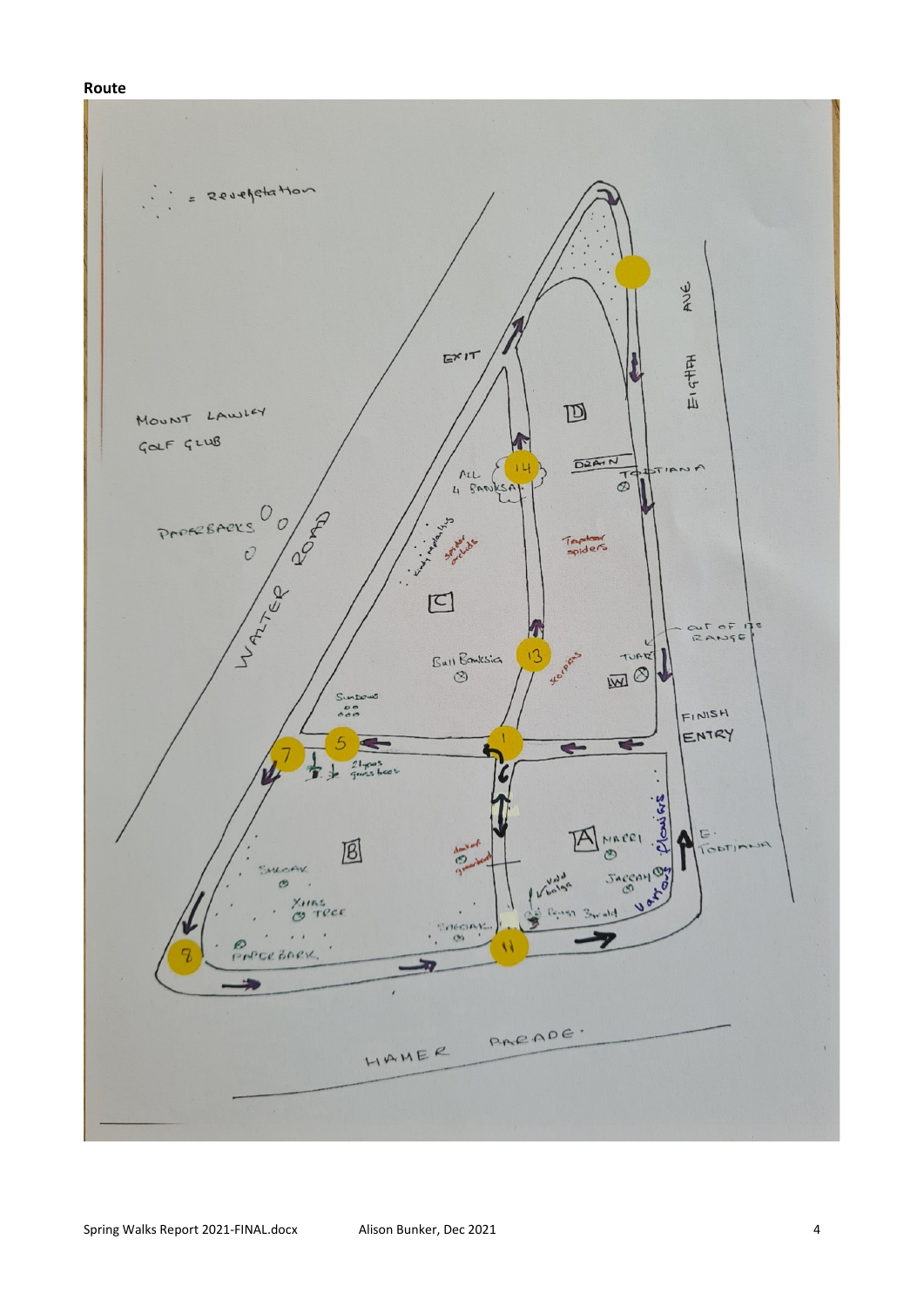## **Friends of Inglewood Triangle – Spring Walks 2021 Promotion plan**

| <b>Activity</b>               | <b>Action required</b>                                                                        | <b>Timing</b>            | Person          |
|-------------------------------|-----------------------------------------------------------------------------------------------|--------------------------|-----------------|
|                               |                                                                                               |                          | Responsible     |
| Print                         | Media release - invitation to readers, walk dates & link to Eventrbite to book                | mid-Aug                  | Sue             |
|                               | <b>VOICE - Dave Bell</b><br>$\bullet$                                                         |                          |                 |
|                               | Community Newspaper Group - Guardian Express, Eastern Suburbs Reporter                        |                          |                 |
| Radio - RTR                   | Community Service Announcement and/or feature on Understory program - invitation to           | Mid-Aug                  | Sue             |
|                               | listeners and advice on Eventbrite booking                                                    |                          |                 |
| FoIT e-newsletter             | Editorial feature - invitation to members and friends, dates, request to spread word in       | August and September     | Chris R         |
|                               | local community & link to Eventbrite to book                                                  |                          |                 |
| CoS Living Green e-newsletter | Event feature - invitation to residents of Inglewood and surrounds, walk dates & link to      | <b>Early August</b>      | Sue             |
|                               | tickets through Eventbrite                                                                    |                          |                 |
| <b>UBC Newsletter</b>         | Event feature - dates & link to tickets through Eventbrite                                    | Sep                      | Chris R         |
| <b>MLGolf Club Newsletter</b> | Event feature - invitation to members, walk dates & link to tickets through Eventbrite        | Late Aug                 | Sue             |
| Facebook                      | Themed posts on FoIT fb community page.                                                       | Sunday's weekly from mid | Bron with input |
|                               | Share FoIT posts:                                                                             | Aug                      | from Sue        |
|                               | Inglewood on Beaufort                                                                         |                          |                 |
|                               | <b>IML Community Garden</b>                                                                   |                          |                 |
|                               | Inglewood Community                                                                           |                          |                 |
|                               | Mt Lawley Community                                                                           |                          |                 |
|                               | <b>United Soccer Club</b>                                                                     |                          |                 |
| Library Display               | Provide display content and support to Inglewood Library                                      | Pending advice Inglewood | Veronica        |
|                               | Facebook post                                                                                 | library                  | <b>Bron</b>     |
|                               |                                                                                               | When display in situ     |                 |
| Engage politiicans            | E-letter - walk invitation and advice of dates                                                | Sep                      | Sue             |
| Fed - Gorman                  | Request support to promote via newsletter and fb                                              |                          |                 |
| State - Baker & Millman       |                                                                                               |                          |                 |
| Engage CoS Councillors        | E-letter - walk invitation and advise promotion through City                                  | Sep                      | Sue             |
| Bianca Sandri                 | Comms Team - explore interest in filming a walk with Councillors                              |                          |                 |
| David Lagan<br>$\bullet$      |                                                                                               |                          |                 |
| Engage CoS staff              | Request to Chanel for insertion of event feature on staff intranet                            | Sep                      | Sue             |
| Engage Mt Lawley Pre-primary  | E-mail Inglewood pre-primary teacher Leanne Wilson requesting promotion to parents            | Sep                      | Sue             |
|                               | and children, noting school holiday walk (further to recent Facebook exchange with Chris      |                          |                 |
|                               | R)                                                                                            |                          |                 |
| <b>Engage Garden Centres</b>  | Visit and request support with promotion to customers:                                        | Late Aug                 | Sue             |
|                               | Mia Flora<br>$\bullet$                                                                        |                          |                 |
|                               | Garden World                                                                                  |                          |                 |
| <b>Other: ECU Media Unit</b>  | - does it still exist and would filming a Spring Walk in IT be of interest - ? Danielle Brady |                          |                 |